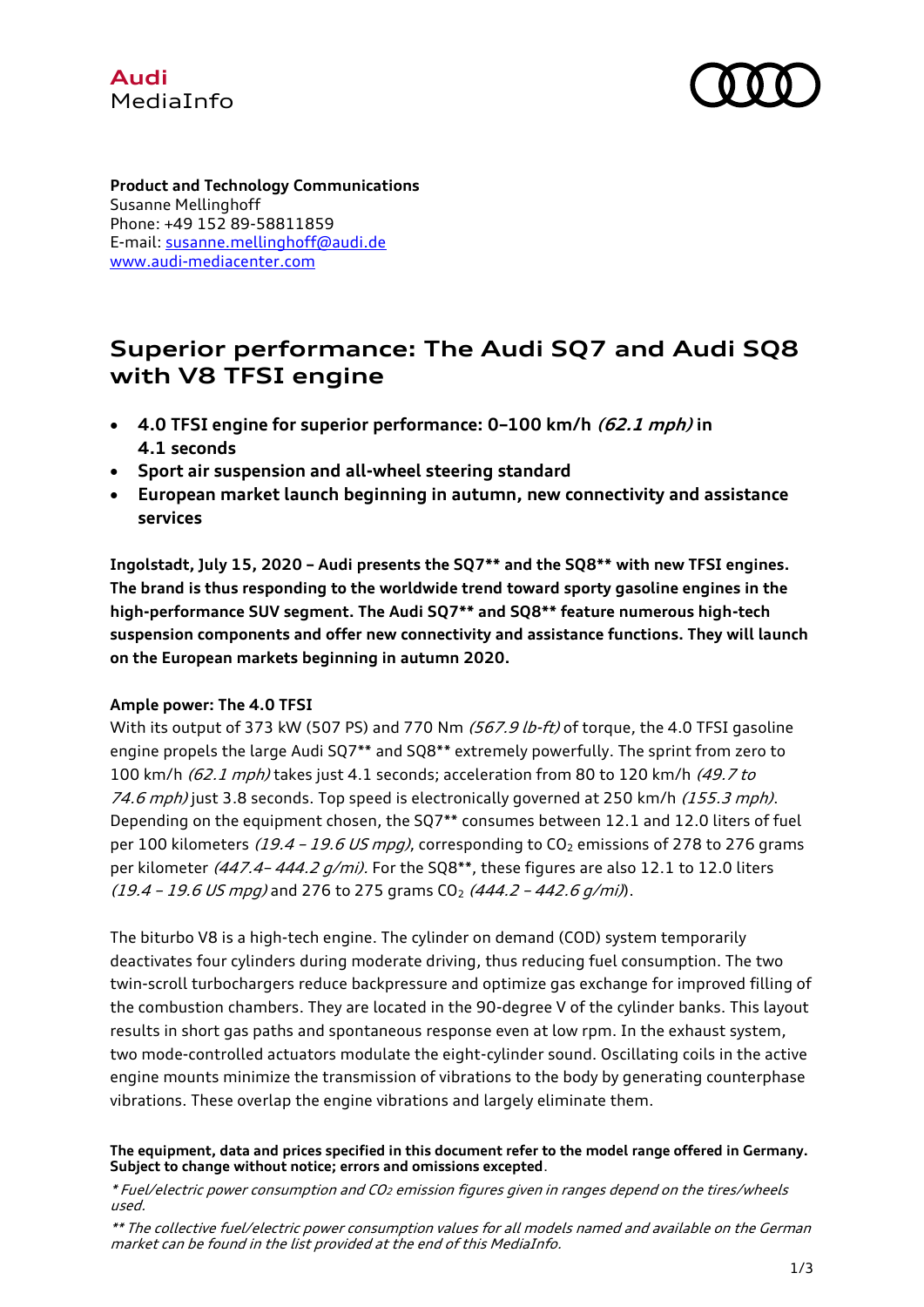



## **For sporty movement: Power transmission and suspension**

An eight-speed tiptronic and quattro permanent all-wheel drive transfer the superior power of the 4.0 TFSI to the road. The Audi SQ7\*\* and SQ8\*\* come standard with two sporty chassis components: the adaptive air suspension sport with controlled dampers and all-wheel steering. At low speeds, the latter turns the rear wheels by as much as 5 degrees in the opposite direction, which improves agility and reduces the turning circle. At speeds of 60 km/h  $(37.3$  mph) and above, they turn slightly in the same direction for improved stability at higher speeds and during fast changes of direction.

The advanced suspension package includes another highly effective module: electromechanical active roll stabilization (eAWS). When driving straight ahead, the system, which actuates the stabilizers via electric motors, provides for a high level of ride comfort. It also reduces roll during fast cornering. This package also includes the sport differential, which shifts torque between the rear wheels as needed during fast cornering. Handling is even more agile and precise as a result.

The electronic chassis platform (ECP) is the central controller that interconnects most of the controlled chassis systems. Drivers experience this close interaction as maximum handling precision. They can choose between seven driver profiles in the Audi drive select system: comfort, auto, dynamic, efficiency, allroad, offroad and individual.

The Audi SQ7\*\* comes standard with 20-inch wheels, with wheels up to 22 inches optionally available. With the SQ8\*\*, the standard size is 21 inches with 22- and 23-inch wheels optional. Both cars feature front brake discs measuring 400 millimeters  $(15.7 \text{ in})$  in diameter. Their black calipers sport S badges. Audi also offers particularly powerful and durable carbon fiber ceramic discs for the front and rear axles. In this case, the brake calipers are painted anthracite gray. New features in infotainment, connectivity and driver assist systems round out the two models' technology package. They make driving and parking even easier, more pleasant and more comfortable.

## **From EUR 93,287.40: Market launch begins in autumn**

The Audi SQ7\*\* and Audi SQ8\*\* with the 4.0 TFSI will launch on European markets beginning in autumn. List prices in Germany are 93,287.40 and 101,085.72 euros, respectively.

– End –

<sup>\*</sup> Fuel/electric power consumption and CO<sup>2</sup> emission figures given in ranges depend on the tires/wheels used.

<sup>\*\*</sup> The collective fuel/electric power consumption values of all models named and available on the German market can be found in the list provided at the end of this MediaInfo.